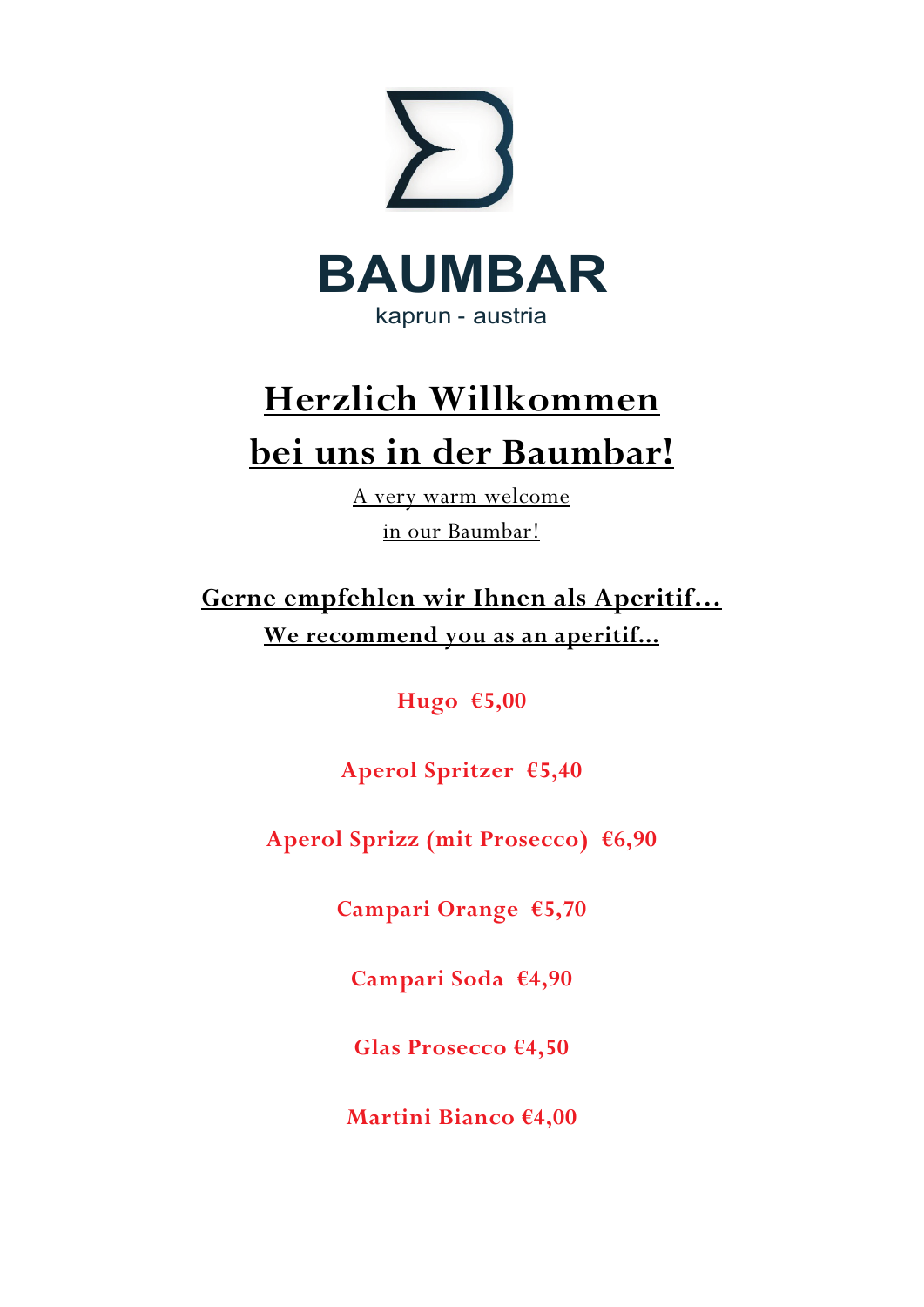## *VORSPEISEN/Starters:*

| Hirschcarpaccio vom Pinzgauer Hirschkalb                                         | H, O          | 11,50 |
|----------------------------------------------------------------------------------|---------------|-------|
| angeräucherter Hirschkalbsrücken, Preiselbeeren Vinaigrette, geröstete Walnüsse  |               |       |
| Carpaccio from local venisonserved with a cranberry dressing and roasted walnuts |               |       |
| gratinierter Ziegenkäse                                                          | G, M, O       | 8,50  |
| mit Honig auf marinierten Blattsalaten                                           |               |       |
| Goat cheese gratinated with honey, served on marinated lettuce                   |               |       |
| Geräucherte Barbarieentenbrust                                                   | A, C, G, M, O | 12,90 |
| auf marinierten Blattsalaten und frischer Grapefruit                             |               |       |
| Smoked breast of barbarie duck on marinated lettuce and fresh grapefruit         |               |       |
| Gebackener Camembert Käse                                                        | A, C, G, M, O | 8,50  |
| an Tomaten-Ruccola-Salat, Preiselbeeren                                          |               |       |
| Deep fried camenbert cheeseserved with cranberries and a tomato-rocket salad     |               |       |
| <b>SUPPEN/Soups:</b>                                                             |               |       |
| Rinderkraftbouillon                                                              | A, C, G, L    |       |
| hausgemachten Frittaten mit Pinzgauer Kaspreßknödel<br>mit                       | 3,90          | 4,70  |
| Clear beef broth optional                                                        |               |       |
| with home made thinly cut pancakes with a cheese dumpling                        |               |       |
| Klare Frühlingsfischsuppe mit frischen Fischfilets                               | A, B, D, G    | 8,90  |
| Clear spring fish soup with fresh filets of fish                                 |               |       |
| Tomatensuppe mit Sahnehaube und Croutons                                         | A, O, G       | 4,80  |
| Tomatoesoup with whipped cream and croutons                                      |               |       |
| <b>KINDERSPEISEN/Dishes for children:</b>                                        |               |       |
| <b>Mickey Mouse</b>                                                              | A, C, G       | 8,50  |
| kleines Hühner - Wienerschnitzel mit Pommes frites und Ketchup                   |               |       |
| Small Vienna escalope with French fries and Ketchup                              |               |       |
| Tom und Jerry Teller                                                             | A, C, L       | 4,90  |
| Spaghetti mit Tomatensauce                                                       |               |       |
| Spaghetti with Tomatosauce                                                       |               |       |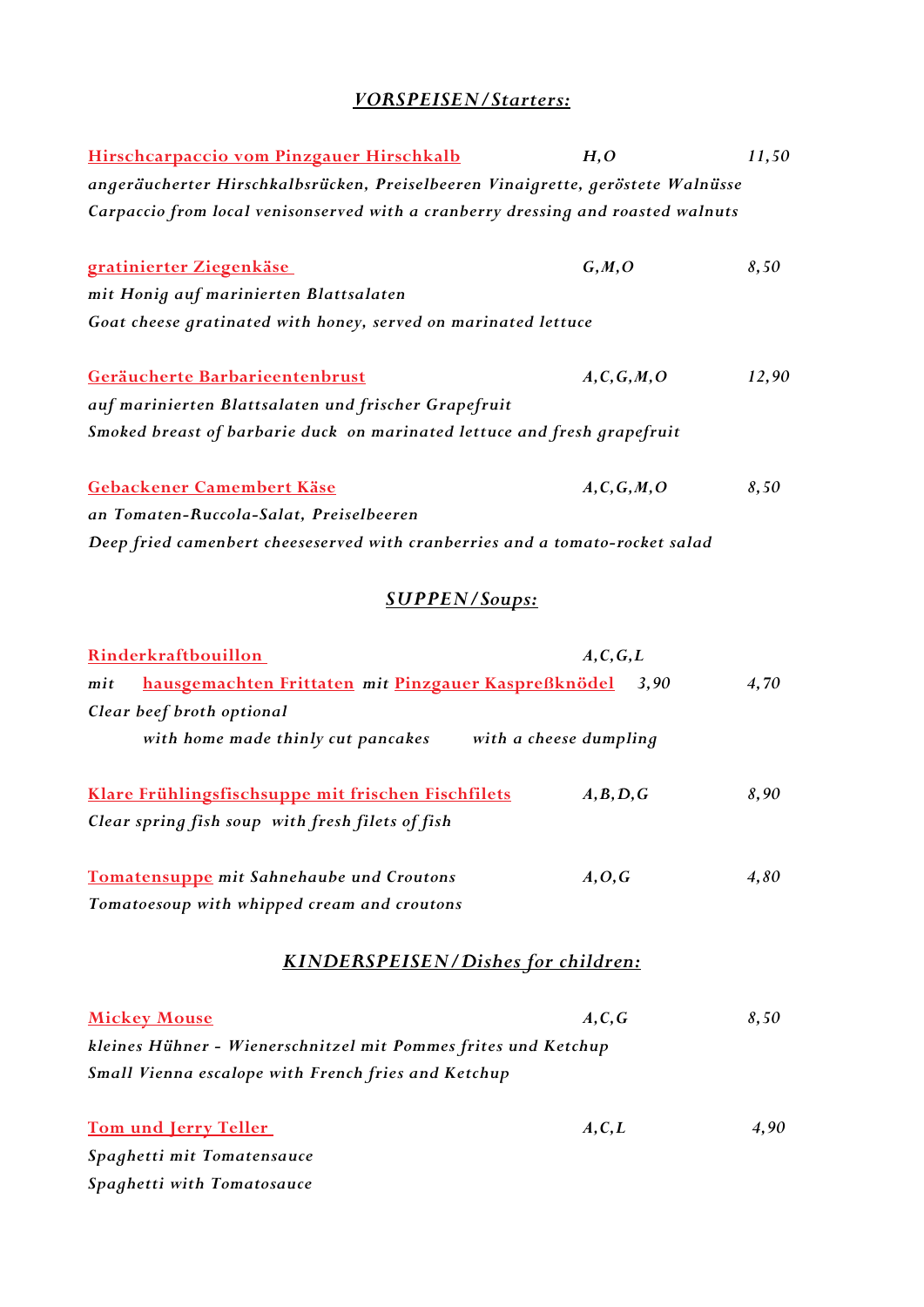## *UNSERE SALATE/Our salads:*

| Gegrillte Hühnerfiletstreifen                                                   | C, G, M, O       | 12,90 |
|---------------------------------------------------------------------------------|------------------|-------|
| auf marinierten Blattsalaten, Hausdressing                                      |                  |       |
| Grilled slices of chicken breastserved on marinated lettuce                     |                  |       |
| gebratener Kaspreßknödel                                                        | A, C, G, H, O    | 10,90 |
| auf mariniertem Saisonsalat mit gerösteten Kürbiskernen, Kürbiskernöl           |                  |       |
| Austrian cheese dumpling served on marinated lettuce and pumpkin-seed oil       |                  |       |
| Der Backhendl Salat                                                             | A, C, G, M, O    | 13,50 |
| Saisonsalatteller, gebackene Hühnerfiletstücken, Hausdressing und Preiselbeeren |                  |       |
| Styrian chicken salad - Salad of the season with deep fried chicken             |                  |       |
| "Ceasar Salat"                                                                  | A, B, C, E, G, M | 16,90 |
| mit Riesengarnelen, Croutons und Parmesanspalten                                |                  |       |
| with Kingprawns, croutons and parmesan cheese                                   |                  |       |
| "Caprese"                                                                       | A, G, M          | 9,80  |
| mit Tomaten, Rucola und marinierten Blattsalaten                                |                  |       |
| with tomatoes, rocket salad and served on marinated lettuce                     |                  |       |
| <b>Kapruner Sommersalat</b>                                                     | A, E, G, M       | 10,90 |
| mit Ziegenfrischkäse und marinierten Erdbeeren                                  |                  |       |
| Kaprun Summersalad with goat cream cheese and marinated strawberries            |                  |       |
| Gemischter Beilagensalat                                                        | C, G, M, O       | 5,50  |
| mixed Salad of the season with house dressing                                   |                  |       |
| <b>Blattsalatteller</b>                                                         | C, G, M, O       | 5,50  |
| Lettuce with house dressing                                                     |                  |       |
| HAUPTSPEISEN/Main course:                                                       |                  |       |
| Wiener-Schnitzel Pommes - frites, Preiselbeeren                                 | A, C, G          |       |
| wahlweise<br>vom Kalbsrücken                                                    |                  | 17,90 |
| vom Hühnerfilet                                                                 |                  | 14,90 |
| Viennese Escalop with French fries optional                                     |                  |       |
| from veal                                                                       |                  |       |
| from chicken                                                                    |                  |       |
|                                                                                 |                  |       |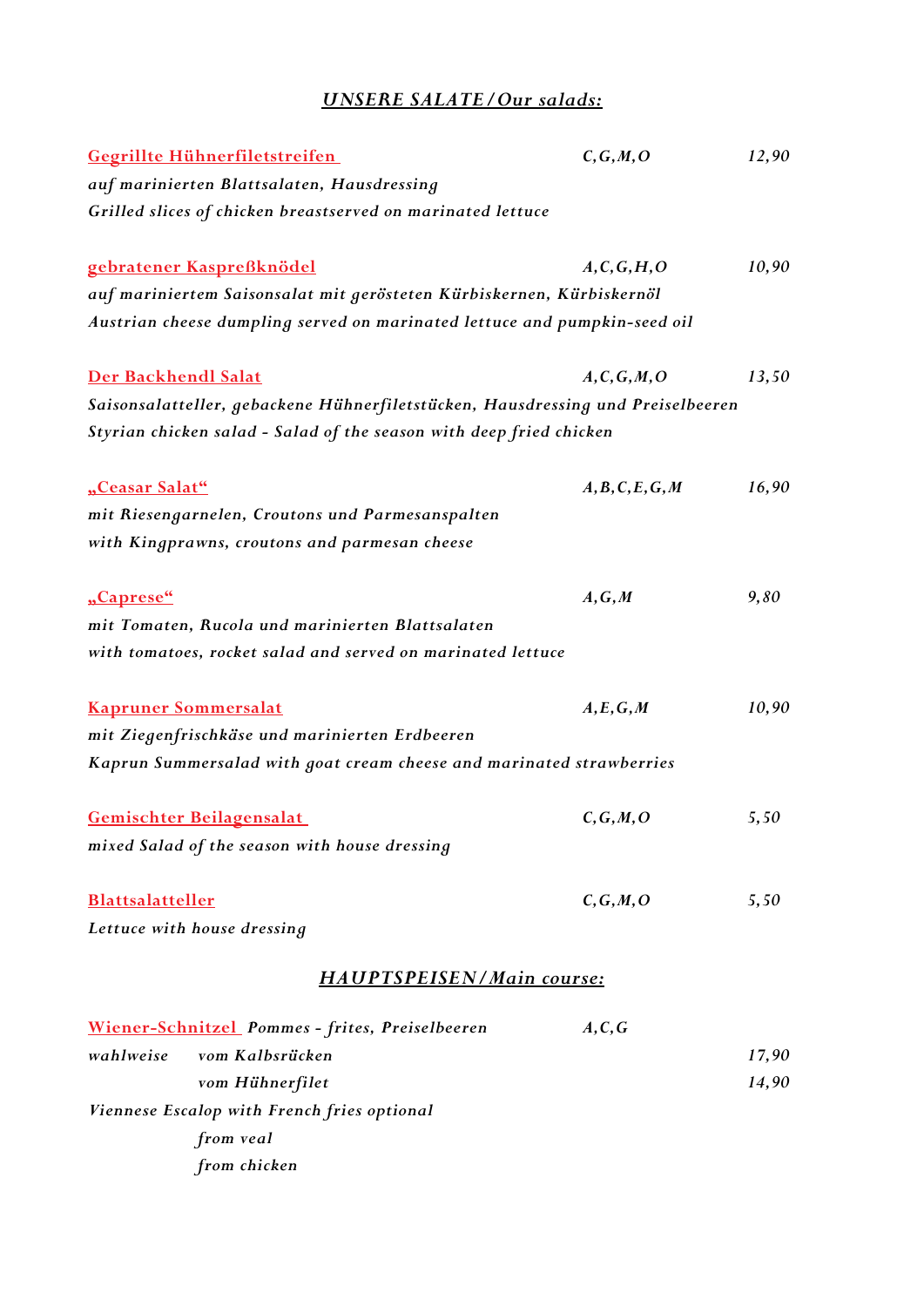| <b>Cordon Bleu</b>                                                                                                        |                                                   | A, C, G        |       |
|---------------------------------------------------------------------------------------------------------------------------|---------------------------------------------------|----------------|-------|
| gefüllt mit Käse und Gemüse, Pommes – frites und Preiselbeeren                                                            |                                                   |                |       |
| wahlweise<br>vom Kalbsrücken                                                                                              | vom Hühnerfilet                                   | 18,90          | 15,90 |
| Cordon Bleu stuffed with vegetables and cheese served with French fries optional                                          |                                                   |                |       |
| from veal                                                                                                                 | from chicken                                      |                |       |
|                                                                                                                           | <u><b>IM PFANDL SERVIERT/Served in a pan:</b></u> |                |       |
| <b>Spare - Ribs</b>                                                                                                       |                                                   | A, C, G, L, M  | 15,90 |
| würzig marinierte Ribs, Salatgarnitur, Dukaten Erdäpfel, Dipsaucen<br>marinated ribs, salad, potato docats and dip sauces |                                                   |                |       |
|                                                                                                                           |                                                   |                |       |
| <u>Kaas - Ribs</u>                                                                                                        |                                                   | A, C, G, L, M  | 16,90 |
| würzig marinierte Ribs mit Käse überbacken, Salatgarnitur, Dukaten Erdäpfel, Dipsaucen                                    |                                                   |                |       |
| marinated ribs gratinated with cheese, salad, potato docatsand dip sauces                                                 |                                                   |                |       |
| <b>BBQ</b> Spare - Ribs                                                                                                   |                                                   | A, C, G, L, M  | 15,90 |
| Ribs mit BBQ Marinade, Salatgarnitur, Dukaten Erdäpfel, Dipsaucen                                                         |                                                   |                |       |
| wiht BBQ sauces marinated ribs, salad, potato docats and dip sauces                                                       |                                                   |                |       |
| Pinzgauer Kasnocken mit Salat                                                                                             |                                                   | A, C, G        | 10,50 |
| Austrian egg dumplings gratinated with cheese, served with a salad                                                        |                                                   |                |       |
|                                                                                                                           | VOM GRILL/Made on the grill:                      |                |       |
| Der Grillteller "Baumbar"                                                                                                 |                                                   | G, M           | 18,90 |
| Grilladen vom Huhn und Rind dazu Pommes Frites, Grillgemüse und Kräuterbutter                                             |                                                   |                |       |
| Mixed grill "Baumbar" Grilled pieces of chicken and beef,                                                                 |                                                   |                |       |
| served with french fries, grilled vegetables and herb butter                                                              |                                                   |                |       |
| Rumpsteak "Kitzsteinhorn"                                                                                                 |                                                   | A, G, L        | 21,90 |
| 250g Rumpsteak, Pfefferrahmsauce, Bauernpommes, Grillgemüse                                                               |                                                   |                |       |
| Rumpsteak served with farmer potatoes, grilled vegetables and creamy pepper sauce                                         |                                                   |                |       |
| Alpin Rumpsteak "Maiskogel"                                                                                               |                                                   | A, C, G, M     | 21,90 |
| 250g Rumpsteak, Knoblauchbrot, Salat, Dipsaucen, Kräuterbutter                                                            |                                                   |                |       |
| Rumpsteak served with garlic bread, side salad, dip sauce and herb butter                                                 |                                                   |                |       |
| Kalb & Crunch                                                                                                             |                                                   | alle 14/all 14 | 22,90 |
| mit Blattsalaten und Frühlingskartoffeln                                                                                  |                                                   |                |       |
| Veal & Crunch with lettuce and new potatoes                                                                               |                                                   |                |       |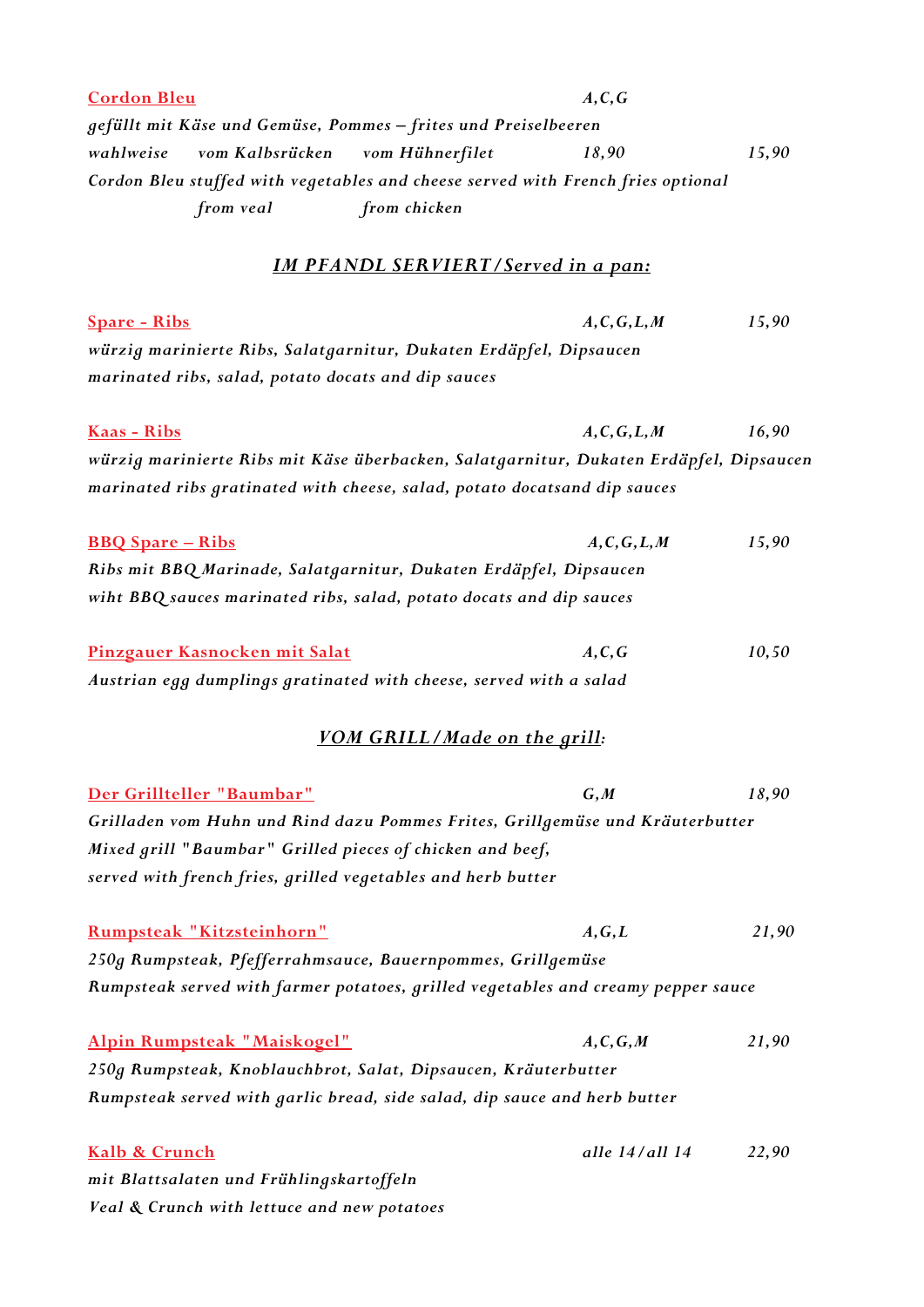### *BURGER:*

| <b>BBQ Baumbar Burger</b>                                                         | A, C, G, M, O  | 12,00 |
|-----------------------------------------------------------------------------------|----------------|-------|
| Beefburger mit BBQsauce, Tomate, Gurke, Salat, Wedges, Dipsaucen                  |                |       |
| BBQ Beefburger with BBQsauce, tomato, cucumber, salad,                            |                |       |
| served with farmer potatoes and dip sauce                                         |                |       |
|                                                                                   |                |       |
| <b>Kaas Burger</b>                                                                | A, C, G, M, O  | 12,50 |
| Beefburger mit Käse, Cocktailsauce, Tomate, Gurke, Salat, Wedges, Dipsaucen       |                |       |
| Cheeseburger with cheese, Cocktailsauce, tomato, cucumber, salad                  |                |       |
| served with farmer potatoes and dip sauce                                         |                |       |
|                                                                                   |                |       |
| Alpen Chickenburger                                                               | A, C, G, M, O  | 13,00 |
| Gebackenes Hühnerfilet, Cocktailsauce, Tomate, Gurke, Salat, Wedges und Dipsaucen |                |       |
| Alps Chickenburger Backed Chickenfilet Cocktailsauce, tomato, cucumber, salad     |                |       |
| served with farmer potatoes and dip sauce                                         |                |       |
| <b>FISCH/FISH:</b>                                                                |                |       |
| Leoganger Bachsaiblingsfilet                                                      | D, G           | 16,90 |
| serviert auf Rahmgemüse, Petersilienkartoffeln                                    |                |       |
| Filet of char fish served on creamy vegetables                                    |                |       |
|                                                                                   |                |       |
| Lachsschnitte mit Sesamkruste                                                     | alle 14/all 14 | 16,90 |
| auf asiatischem Gemüse und Limetten - Duftreis                                    |                |       |
| Filet of salmon with Asian vegetables and rice                                    |                |       |
| DESSERT:                                                                          |                |       |
|                                                                                   |                |       |
| <b>Schokokuchen</b> mit Vanilleeis und frischen Früchten                          | A, C, G        | 6,90  |
| Chocolate cake with vanilla ice cream and fresh Fruit                             |                |       |
| EIS - Palatschinken nach Art des Hauses                                           | A, C, G        | 6,90  |
| Pancakes filled with ice cream                                                    |                |       |
|                                                                                   |                |       |
| <b>Apfelküchle</b> mit Zimteis                                                    | A, C, G        | 5,90  |
| Deep fried apple slices served with cinamon ice cream                             |                |       |
| Apfelstrudel mit frischen Früchten und Vanillesauce                               | A, C, G, H     | 5,90  |
| Apple strudel served with fresh fruit and custard                                 |                |       |
|                                                                                   |                |       |